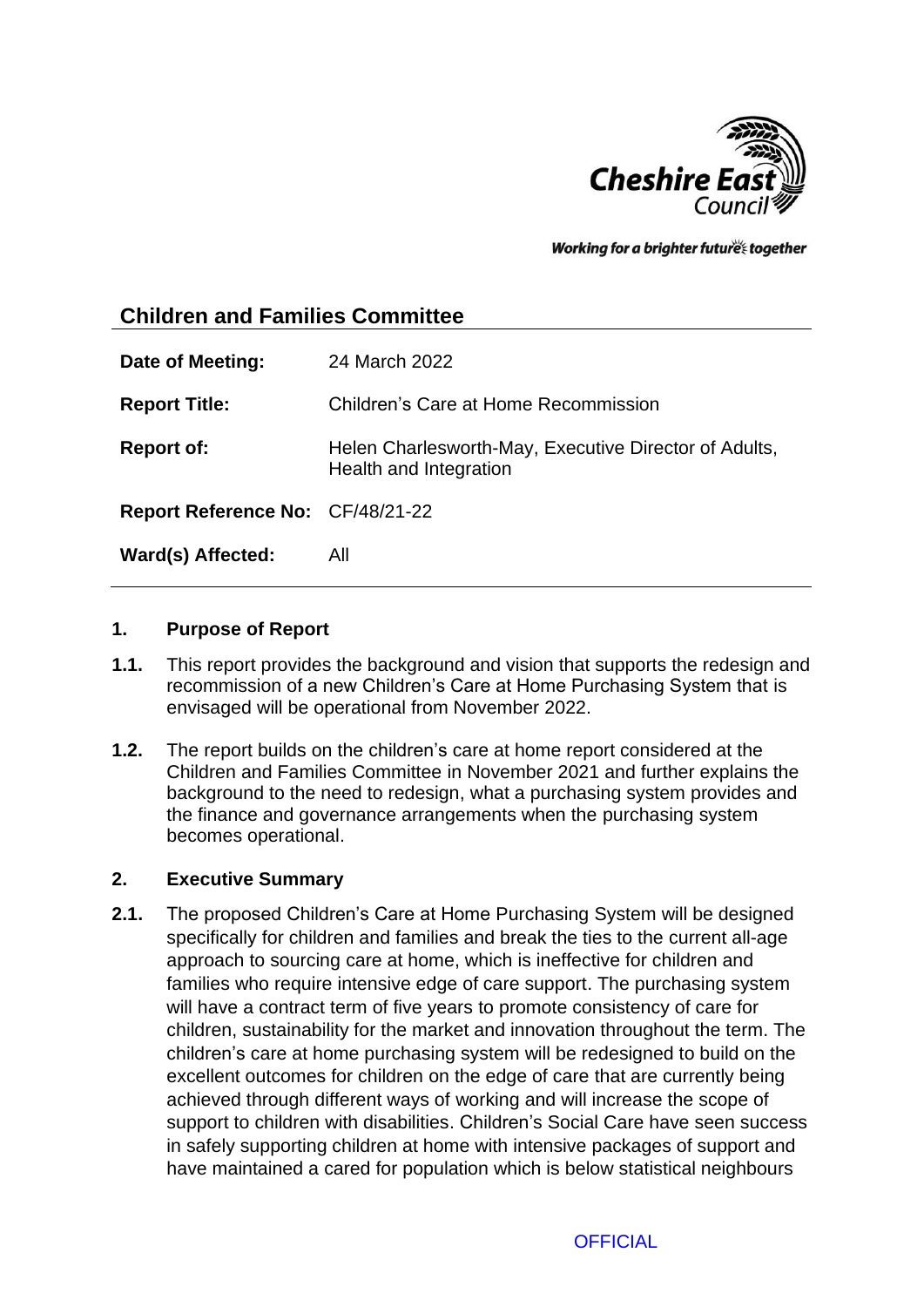and the England average. We remain ambitious for our children and families and seek to recommission a robust and broad purchasing system that will continue to support this position. This will result in cost avoidance against the agency placement budget, which has been under pressure for several years. In essence this proposal is a cost avoidance proposition to maintain children safely and happily within their families of origin.

- **2.2.** It is difficult to put a value to the estimated demand through the redesigned purchasing system, however based on current cases and a trajectory of new ways of working an estimated value of spend over the five-year term could be £22m. The cost of the places put through the new system will be made through existing children's social care budgets, in particular the agency placement budget.
- **2.3.** The redesign and recommission of children's care at home will play an important part of the Children's Social Care demand management strategy and assist with the plans to deliver within budget as set out in the council's Medium-Term Financial Strategy. The new care at home purchasing system does not commit the council to new expenditure; it is money that we currently spend on more costly traditional ways of meeting children and young people's needs and ensures a framework for supporting children and families early to avoid higher costs being incurred later.
- **2.4.** The continual review of the cared for children population and their journey into care has been considered to identify lessons learnt and the changes needed to alter the trajectory for many children on the edge of care and for those in care who are ready to step down from more intensive support. The primary drivers for this review, redesign and recommission are:
	- effective support to children with disabilities at home, early support to these families to bolster resilience and the best outcomes for children with disabilities
	- to prevent children from entering the care system; an outcome which we know can often lead to additional, albeit different, vulnerabilities in terms of their opportunities later in life.
	- to support the return of cared for children to their birth family / family network.
- **2.5.** A redesigned children's care at home purchasing system will support the council to achieve the strategic aims and objectives as detailed in the council's Corporate Plan 2021-25, with a specific focus on:

### **A council which empowers and cares about people**:

- Work together with residents and partners to support people and communities to be strong and resilient
- Reduce health inequalities across the borough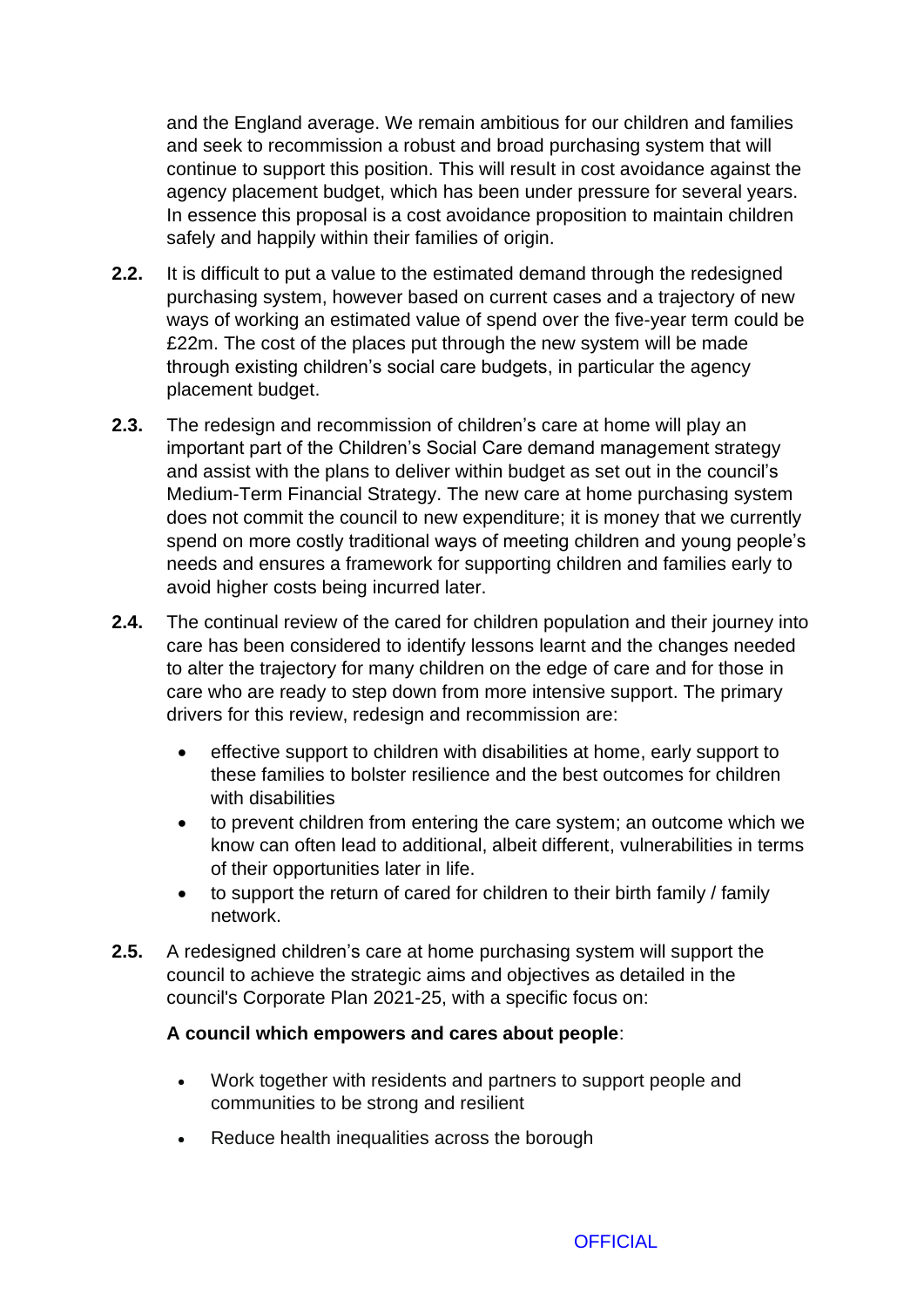- Protect and support our communities and safeguard children, adults at risk and families from abuse, neglect, and exploitation
- Support all children to have the best start in life
- Increase opportunities for all children and young adults with additional needs.

## **3. Recommendations**

- **3.1.** That committee:
- **3.2.** Approve the redesign and recommission of a new Children's Care at Home Purchasing System.
- **3.3.** Delegates authority to the Executive Director of Children's Services to award contracts to providers to enter the Children's Care at Home Purchasing System.

## **4. Reasons for Recommendations**

- **4.1.** The current care at home (CAH) framework expires in November 2022, following a four-year contract term (2018-2022). Given the complexity of need of our children, the increased number and complexity of children going into care over recent years locally and nationally, and the reduction in resources, it is imperative that we ensure the right support can be offered to keep children at home, safely with their families.
- **4.2.** To modernise and stabilise the current offer so that it aligns to the council's priorities; those set out in the Corporate Plan and Children and Young People's Plan.
- **4.3.** To ensure that the right level of support is available to empower parents and families to care for their child safely, and to ensure that the child can remain in a place where they are both loved and looked after.
- **4.4.** To prevent children and young people from entering the care system when there can be other options to keep children safe at home. The investment in home-based support will result in cost efficiencies resulting from the prevention of long term, high-cost placements, and associated costs.
- **4.5.** The new purchasing system will be specifically for children's care at home. Separating adults and children's support will ensure the purchasing system is designed specifically for children and families, creating a new way of delivering care at home and supporting a new approach for children on the edge of care or stepping down from care/ crisis.
- **4.6.** By improving the care at home offer to reflect the ever-changing needs of our vulnerable residents, we give social workers the resources and options that best fit the needs of the children and families they are working with. A flexible and innovative purchasing system will support child-centred planning in

**OFFICIAL**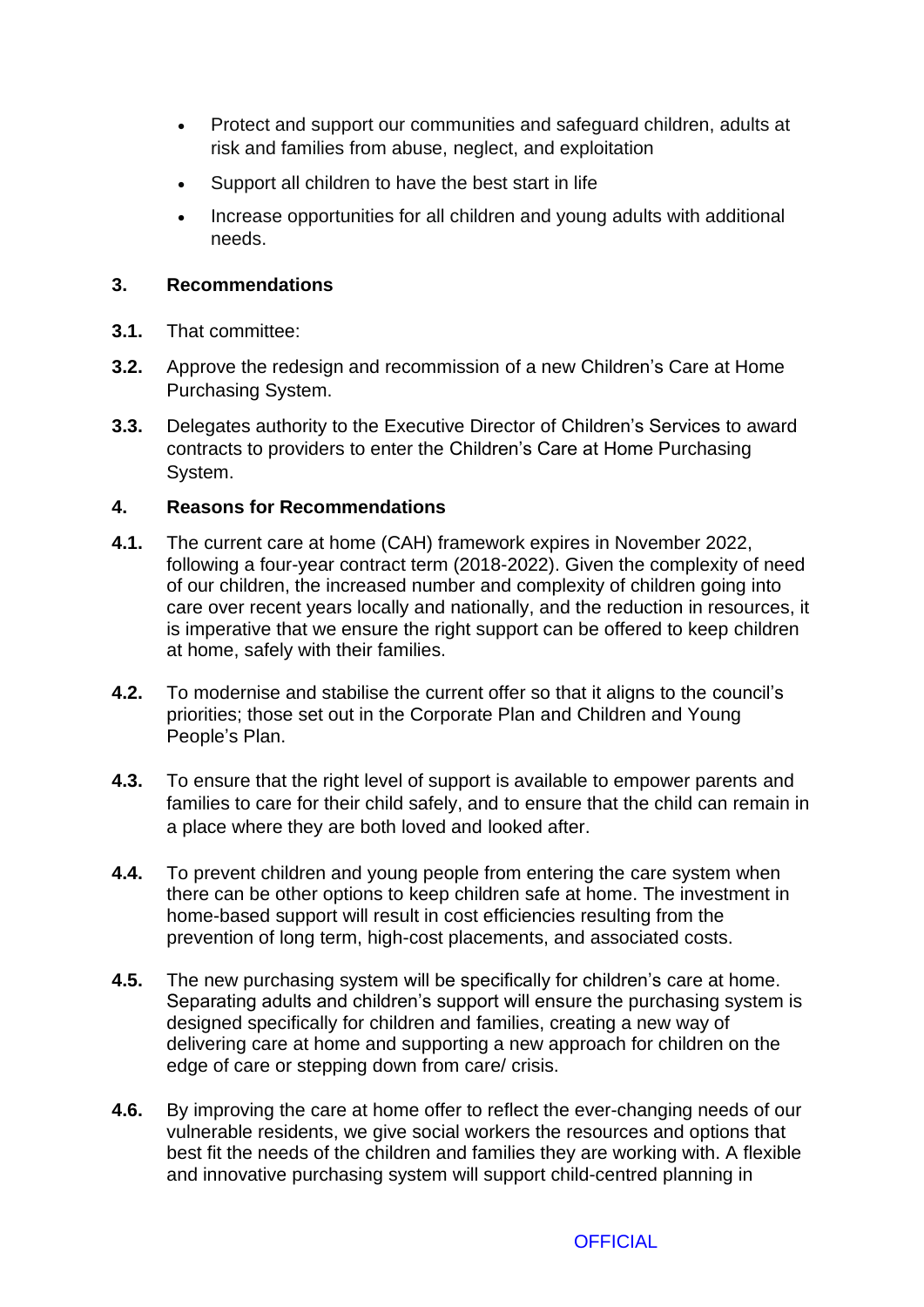response to assessments, finding the most appropriate way to improve the child's outcomes and welfare, aligning to Working Together to Safeguard Children (2018) and The Children Act (1989).

## **5. Other Options Considered**

- **5.1.** Allow the current purchasing system to lapse in November 2022 and not replace it. This would require the transfer of care at home for existing children to alternative spot purchasing arrangements that may not be with the existing providers. The potential risks faced would be inconsistency and poor quality support to children with disabilities and their families, and ineffective use of resources.
- **5.2.** Recommission the care at home purchasing system in its existing format. This would not resolve the issues around lack of effective services for families and would result in inefficient spot purchasing arrangements and lack of robust, auditable evidence of value.
- **5.3.** Both the options above would negate the ability to build on the innovative and highly positive impacts on children that have been secured through different ways of supporting children at home that are on the edge of care or those being discharged from specialist mental health beds.

## **6. Background**

## **6.1. What is a Purchasing System?**

- 6.1.1 The proposed new purchasing system is effectively a 'framework agreement' which would not commit the council to expenditure of itself, but which would provide how contracts could be awarded to individual care providers, always subject to the council's procurement rules, contained within the Constitution.
- 6.1.2 The establishment of a purchasing system will follow the restricted procurement procedure. The first stage is the selection process: all providers who meet the minimum requirements of the selection criteria would be admitted to the purchasing system. The selection criteria will be set to ensure a high threshold for quality and cost and will focus on outcomes for children and families, safe recruitment, and safeguarding training for example. This report recommends that the award of contracts at this first stage of entry to the purchasing system is delegated to the Executive Director of Children's Services.
- 6.1.3 In the second stage, all providers who have been admitted to the purchasing system will be invited to tender for each subsequent procurement. The specific (anonymised) support packages for one or more children and young people will be published to all providers admitted to the purchasing system to bid to provide the specific services for which they are registered.
- 6.1.4 A key benefit of a purchasing system is that there is no limit to the number of providers admitted to the system, and it opens frequently for new providers to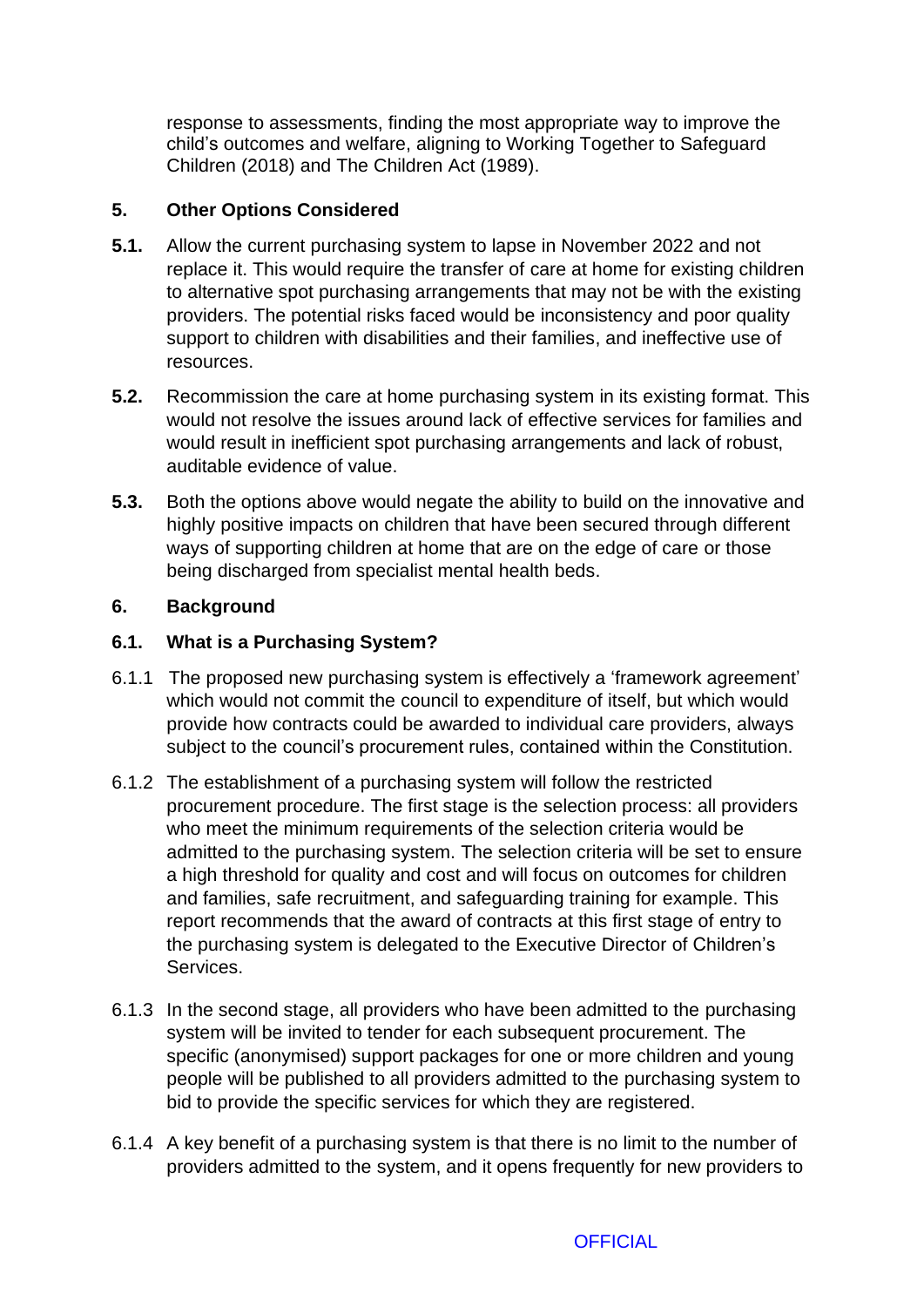join or re-apply. This enables the purchasing system to develop and evolve to respond to changing demand for and supply of services, whereas a framework closes to any new providers, which limits its flexibility in responding to emerging needs, any market failure, and evolving commissioning intentions.

- 6.1.5 The new service specification and contract will contain a negotiation stage to ensure that we achieve best value for money on all future packages of care and therefore ensure compliance with procurement rules and financial regulations. This procurement strategy provides an opportunity to explore a more personalised approach, and to improve choice and value for money.
- 6.1.6 The aggregate value of the purchasing system is such that these services must be procured in accordance with the Public Contracts Regulations 2015 and in compliance with the council's Finance and Contract Procedure Rules. The service is engaging with Legal Services and the council's Corporate Procurement Team in this process.
- 6.1.7 There is a secure operating system for social workers to gain auditable authorisation before any individual agreements are progressed. Children's Services have an effective Resource Allocation Panel and a Children with Disability and Short Breaks Panel that provide the assessment / challenge of individual need and the best route to support the child's outcomes, whilst delivering value for money. Financial decisions in respect of awarding contracts are taken at a senior level and in line with the financial scheme of delegation. The use of the purchasing system, strategic overview and impact will be regularly reported to the new and to be formed Children's Transformation Board – Creating a Sustainable Future, to be chaired by the Executive Director of Children's Services.
- 6.1.8 There is a dedicated contract manager who monitors the framework and providers' performance against the specification. A key element of contract performance management is the setting and monitoring of key performance indicators (KPIs). The KPIs for this redesigned purchasing system will be set in line with the delivery of the specification for services and is likely to include areas such as outcomes for the child and their family, safeguarding and workforce recruitment, retention, and training. The social worker will also undertake an annual review to ensure the needs of the child/ young person are being met by the provider.

## **6.2 The origin and performance of the current Care at Home Purchasing System**

6.2.1 The current care at home contracts for children have been commissioned through a purchasing system that mirrors the Adult Social Care system and is currently not providing the flexibility required to support children and families effectively. To date the current children's care at home purchasing system has supported a small number of children with a narrow range of disabilities.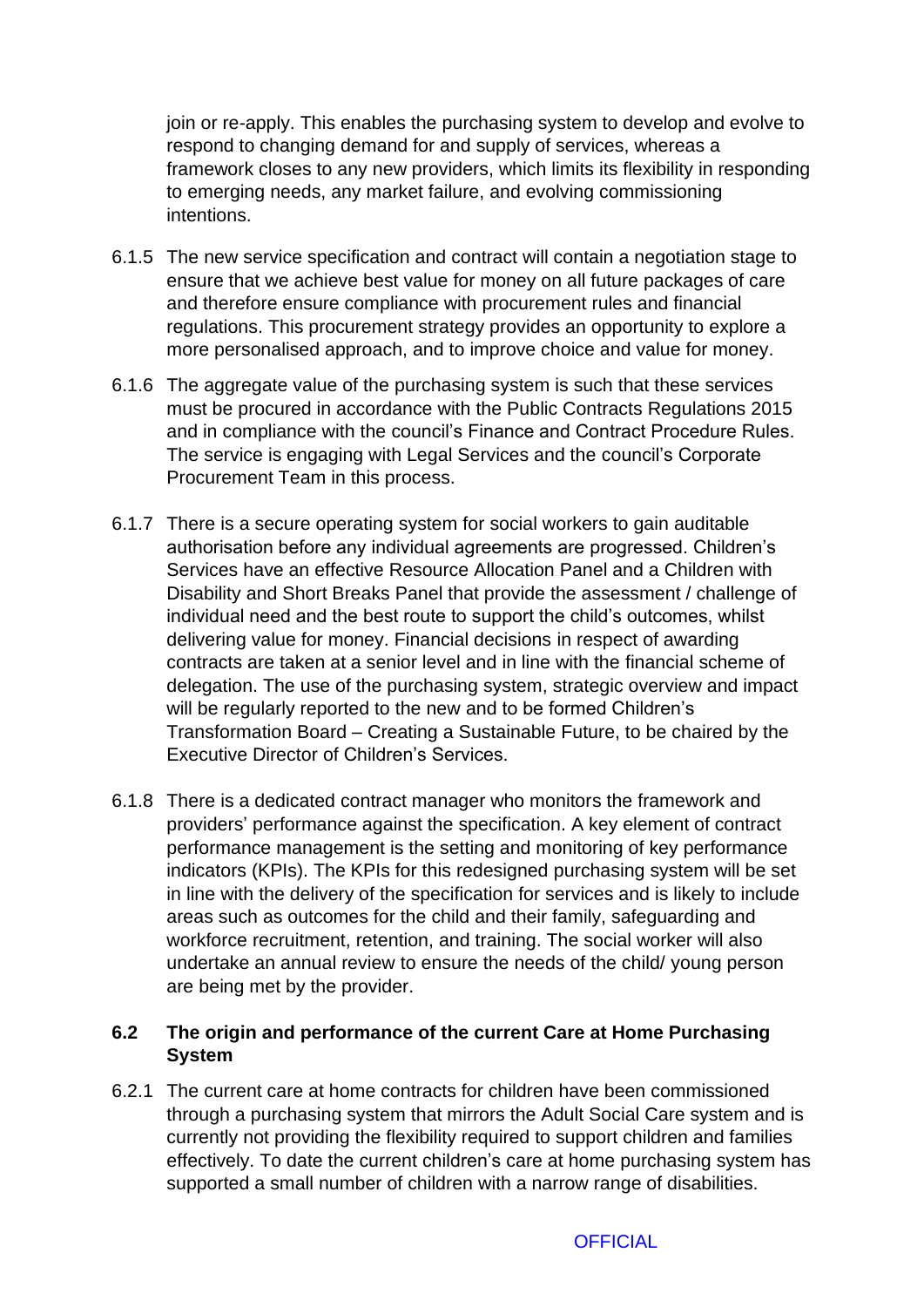There are many more families struggling with children that have behaviours that challenge, for example due to their autism or mental health. The current care at home purchasing system does not support discharge from Tier 4 mental health inpatient beds, step down from cared for children accommodation back to family / networks, or children on the edge of care.

- 6.2.2 The dominance of care at home for adults, the narrow scope of needs and small packages of hours put out to the market to support children at home is impacting negatively on the number of providers joining the current children's care at home purchasing system and the referrals they pick up. This dilutes the confidence that our social workers and parents have in this avenue of support and adds pressures on the brokerage team and social workers when looking for good quality care that can meet the needs of the families through other routes.
- 6.2.3. Engagement with a range of providers, whether named on the current purchasing system or operating via a spot purchase, has been extremely positive in respect of supporting and delivering against a redesigned purchasing system. This will be built upon as extensive market engagement is undertaken to recommission.
- 6.2.4 The current care at home contracts for children have been commissioned through a purchasing system that has nine providers, covering three Lots for adults' and children's care at home as detailed below:
	- Lot 8: Personalised care and support delivered by children's nurses for children with complex health/ clinical medical needs. This Lot currently has seven providers within it, and a range of hourly rates between £15 and £22.
	- Lot 9: Personalised care and support delivered by highly skilled care workers. This Lot currently has nine providers within it, and a range of hourly rates between £15 and £18.
	- Lot 10: Personalised care and support delivered by support workers. This Lot currently has eight providers within it, and a range of hourly rates between £15 and £18.
- 6.2.5 Overall, since the purchasing system went live in November 2018, there have been 43 children with disabilities referrals sent through brokerage for children's care at home. Of these, 18 (42%) packages of support have been picked up by providers on the purchasing system and 25 referrals (58%) have resulted in packages of support being sourced through spot purchasing arrangements with providers.

#### **6.3 Redesign Principles**

6.3.1 The primary drivers for the review, redesign and recommission are: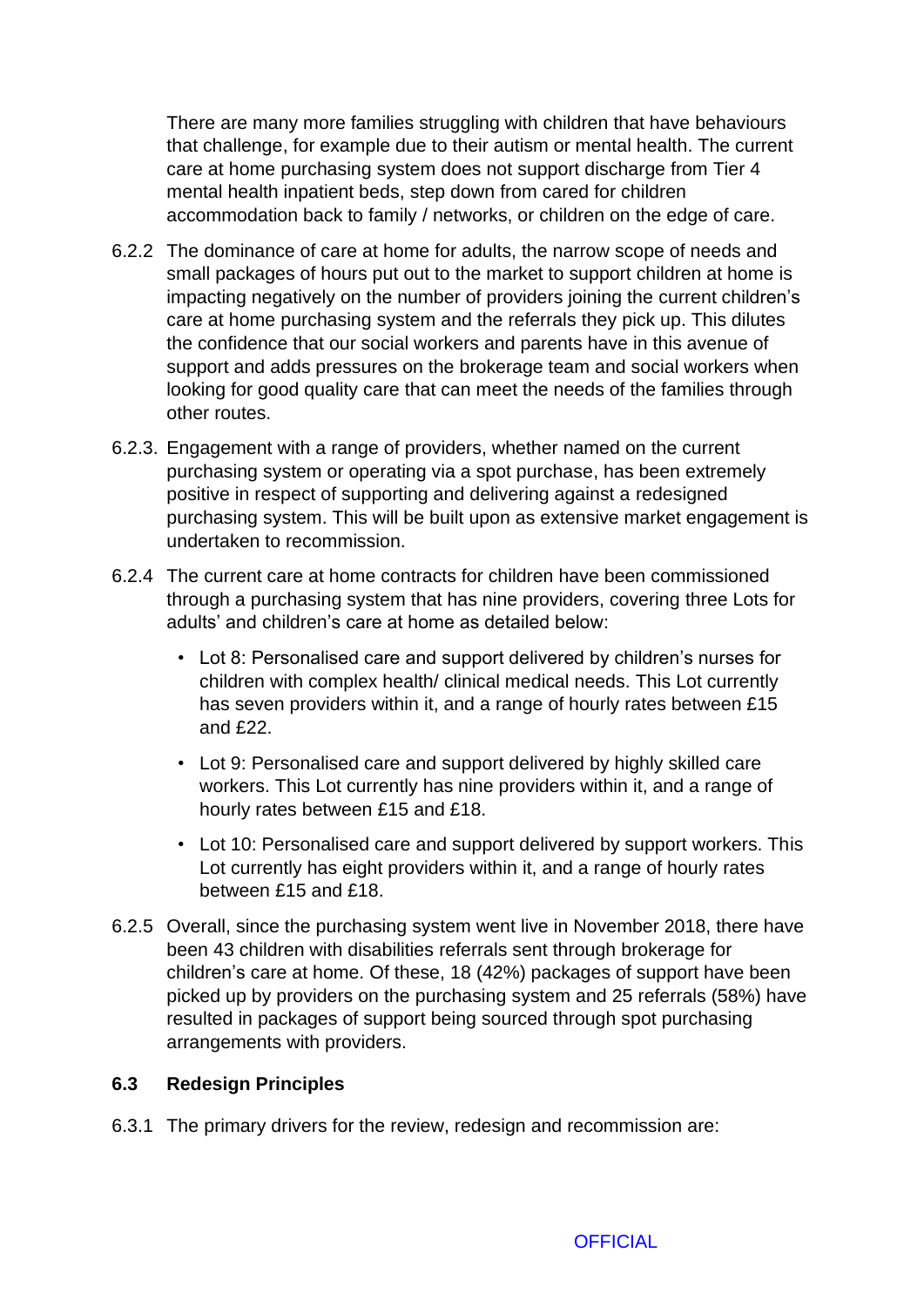- effective support to children with disabilities at home, early support to these families to bolster resilience and the best outcomes for children with disabilities.
- to prevent children from entering the care system; an outcome which we know can often lead to additional, albeit different, vulnerabilities in terms of their opportunities later in life.
- to support the return of cared for children to their birth family or family network.
- 6.3.2 The redesign of the care at home purchasing system will ensure that the existing service categories (Lots) would remain in place to support children with disabilities and ensure that there is no loss of services, but rather an increase in the offer. The existing Lots would be refreshed to address identified gaps in current provision, including at-home support for children with autism.
- 6.3.3 The new purchasing system will extend the service offer to a broader range of children in need. A resilient network of providers will offer a graduated response to need which can respond to complex care requirements whilst also offering early intervention and support to minimise the need for more intensive / high-cost support and on some occasions preventing entry into care.
- 6.3.4 Across Cheshire East there are approximately 2,100 children and young people who are supported by social workers at any one time to ensure they are safe in their families and in their communities. Working with other agencies, the council's social care teams protect children and young people from the risks they face including domestic violence, substance misuse and more complex safeguarding issues such as county lines.
- 6.3.5 During the autumn 2021 Ofsted focussed visit on Child in Need and Child Protection, Ofsted summarised that since their last inspection in November 2019 the quality of social work with these children and their families has improved and senior leaders are successfully embedding a child-centred culture. The council's '@ct team', who provide support for children at risk of exploitation or family breakdown, were also praised for the positive impact they have on these children to ensure that they remain with their families when possible and when it is appropriate. The redesigned purchasing system will support @ct and other social work teams to support families effectively and work innovatively with them to improve outcomes for children and families.
- 6.3.6 The proposed new way of working would target support towards families who are at a crisis point and are struggling to de-escalate risk, and families who may be reunited with a bespoke package of care and support. The model would be home-based and without the traditional limitations of in-house

**OFFICIAL**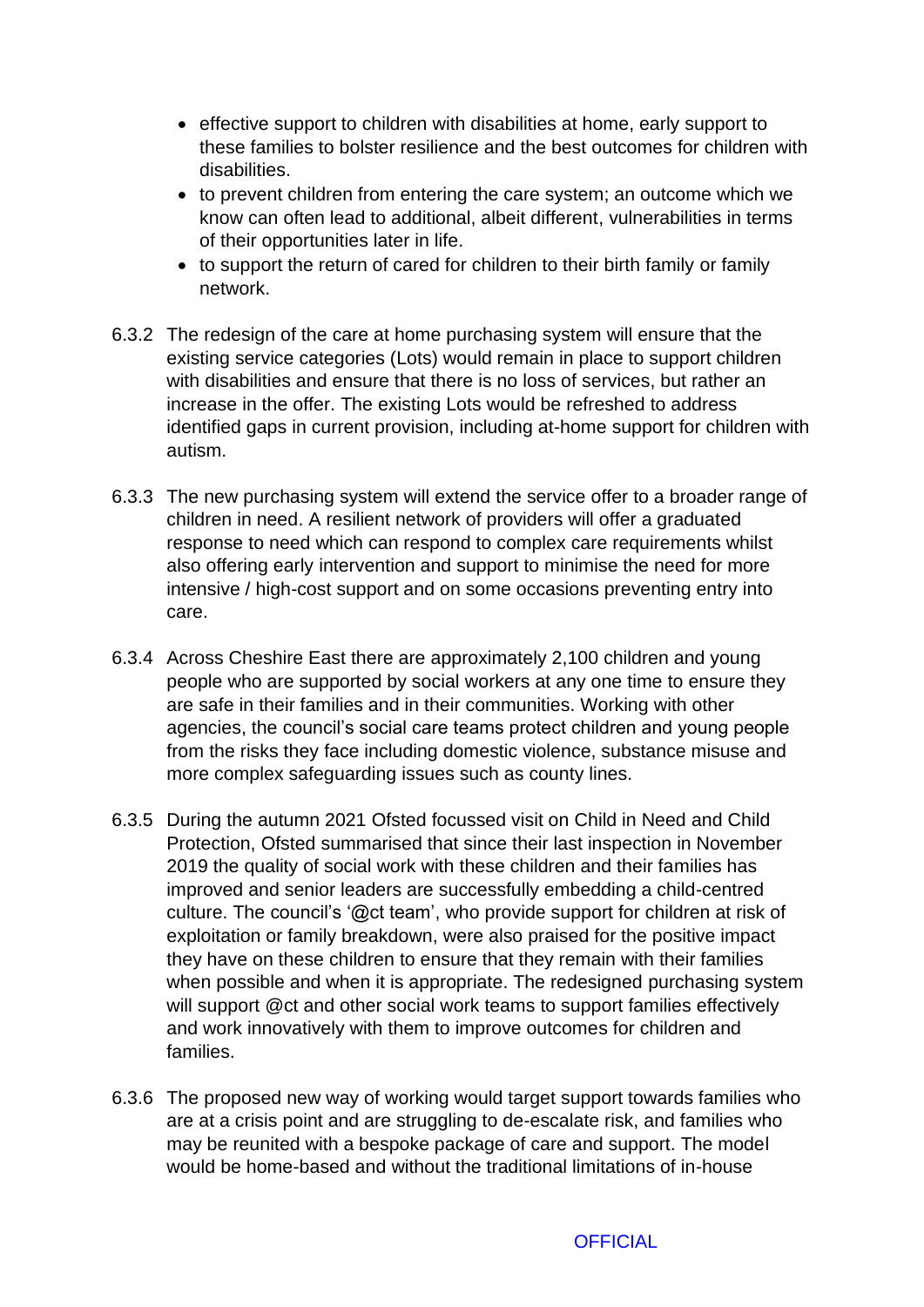services (such as operating hours), offering help at the time families need it most - which could be overnight or at weekends.

6.3.7 As part of the commissioning process, full consultation with parents, children, staff, stakeholders, and providers will take place alongside robust market testing. A new specification will be developed to encourage greater provider uptake of packages of support required, providing greater flexibility and choice; ultimately resulting in service improvement and better outcomes for children and families. Health colleagues will be consulted to explore whether a collaborative purchasing system can be designed. The redesigned care at home purchasing system will be renamed to better describe its coverage and ensure a fresh start for this important vehicle for supporting families.

| 6.3.8 The proposed Lots that will form the key part of provider and stakeholder |
|---------------------------------------------------------------------------------|
| engagement prior to commissioning are as follows:                               |

| Lot 1          | Lot 2                 | Lot 3            | Lot 4 (new)       | Lot $5$ (new)    |
|----------------|-----------------------|------------------|-------------------|------------------|
| Low level      | Highly skilled        | <b>Nurse</b>     | Edge of Care/     | Innovation       |
| Support        | <b>Support Worker</b> |                  | <b>Step Down</b>  |                  |
| Worker         |                       |                  | (Family Support)  |                  |
| Low level      | Moderate level        | Life limiting or | Harmful sexual    | Bereavement,     |
| medical needs  | needs including       | complex care     | behaviour,        | education        |
| including      | physical and          |                  | mental health $-$ | participation,   |
| physical       | learning              |                  | parent and/or     | returning home   |
| disability and | disability            |                  | child,            | from care,       |
| learning       |                       |                  | attachment and    | adoption         |
| difficulty     |                       |                  | trauma,           | support,         |
|                |                       |                  | family            | mental health,   |
|                |                       |                  | breakdown,        | contextualised   |
|                |                       |                  | parental          | safeguarding,    |
|                |                       |                  | alienation,       | child criminal   |
|                |                       |                  | Autism -          | exploitation,    |
|                |                       |                  | whole family      | gang violence or |
|                |                       |                  | approach,         | affiliation,     |
|                |                       |                  | substance         | suicidal         |
|                |                       |                  | misuse.           | ideation,        |
|                |                       |                  |                   | LGBTQ+.          |

#### **6.4 Potential impact on children entering care**

- 6.4.1 The children's care at home purchasing system will be redesigned to build on the excellent outcomes for children on the edge of care currently being achieved through different ways of working.
- 6.4.2 Although in some cases a child needs to become cared for by the local authority to keep them safe, there are other cases where children are living at home with a family who have the ability to provide safe care but are at crisis point and require temporary support as they do not have the existing support,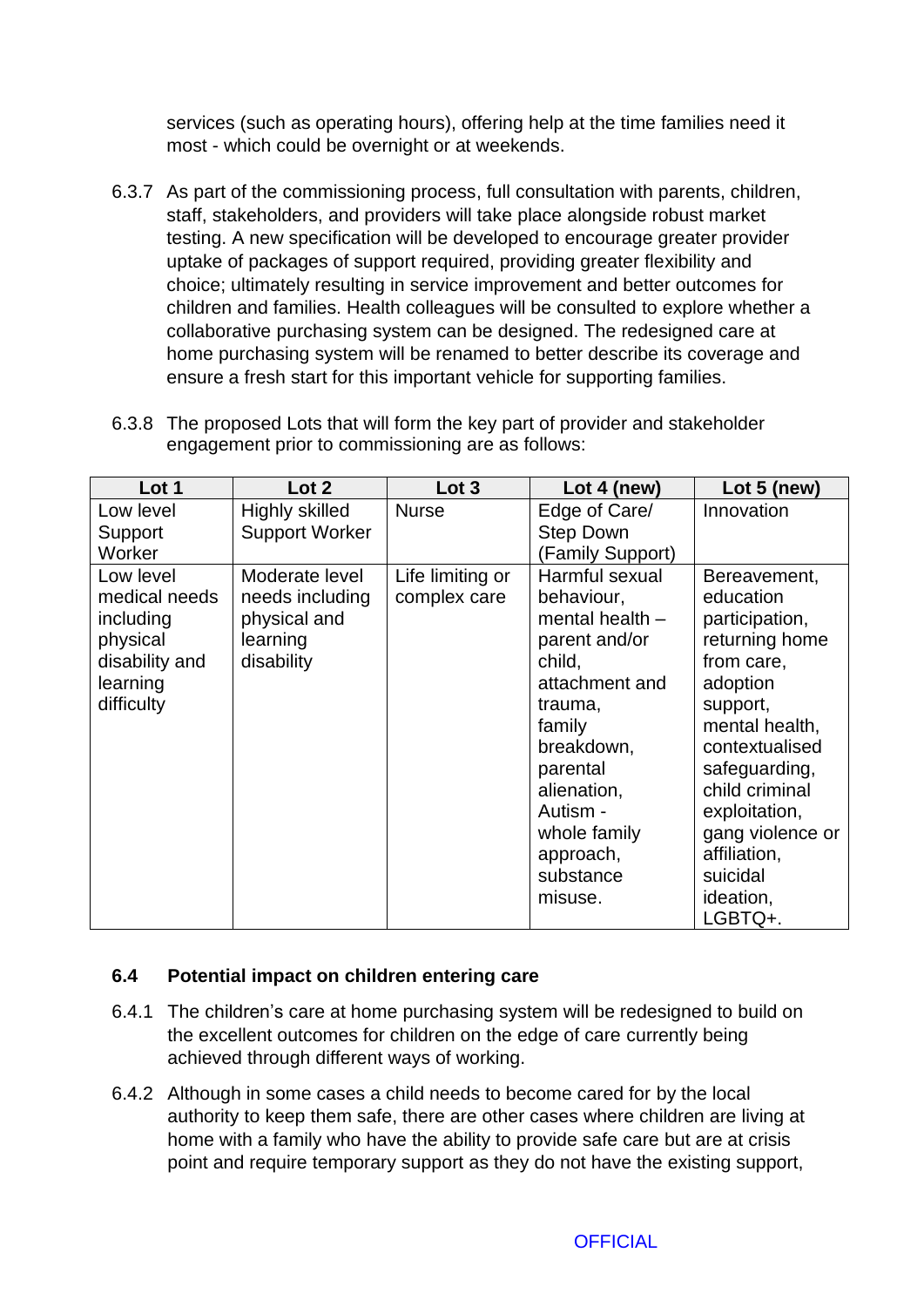experience, resilience or resources to care for them in that moment. When we need to safeguard children by bringing them into care, we are placing them into a home where they are appropriately looked after but sometimes at the detriment of long-standing life-long relationships. The ambition is to empower parents to effectively safeguard their children and help them to thrive, keeping children in an environment where they are both loved and looked after. This may mean that they need longer term support, including out of hours.

- 6.4.3 There were 524 children in care in Cheshire East as of 11 February 2022. Children's Services assess that there is scope for more children to be reintegrated back into the family home or "stepped down" from residential small group homes into foster care or back to their family. The redesign of the care at home purchasing system will support children to return / remain at home were appropriate, thus achieving more sustainable permanency plans for children and young people and impacting positively upon the Medium-Term Financial Strategy.
- 6.4.4 The table below is for information only and aims to illustrate the main types of accommodation for cared for children and provides an indication of the costs incurred when a child becomes cared for. The aim of the redesigned purchasing system is to have a positive influence on the cost of care, in particular those children that are placed in residential accommodation.

| <b>Financial</b><br>Year                          | Average<br>Number of<br><b>Children in</b><br><b>External</b><br><b>Foster</b><br><b>Placements</b> | <b>Average Cost</b><br>of External<br><b>Foster Care</b><br><b>Placement</b><br><b>Per Client</b><br>Per Week (£) | Average<br>Number of<br><b>Children in</b><br><b>In-House</b><br><b>Foster</b><br><b>Placements</b> | <b>Average Cost</b><br>of CE Foster<br>Care<br><b>Placement</b><br><b>Per Client</b><br>Per Week (£) | Average<br><b>Number of</b><br><b>Children in</b><br><b>Residential</b><br>Placements** | <b>Average Cost</b><br>of Children's<br><b>Residential</b><br><b>Placement</b><br><b>Per Client</b><br>Per Week (£) | Cost of<br>residential and<br>fostering based<br>on averages for<br>the financial<br>year | <b>Cared for</b><br>children in other<br>types of<br>accommodation<br>(adoption,<br>relative / friend.<br>supported<br>accommodation<br>$etc.$ ) | <b>Total</b><br>cared for<br>children<br>numbers<br>(average<br>across<br>the year) |
|---------------------------------------------------|-----------------------------------------------------------------------------------------------------|-------------------------------------------------------------------------------------------------------------------|-----------------------------------------------------------------------------------------------------|------------------------------------------------------------------------------------------------------|-----------------------------------------------------------------------------------------|---------------------------------------------------------------------------------------------------------------------|-------------------------------------------------------------------------------------------|--------------------------------------------------------------------------------------------------------------------------------------------------|-------------------------------------------------------------------------------------|
| 2016-17                                           | 92                                                                                                  | £800                                                                                                              | 147                                                                                                 | £525                                                                                                 | 35                                                                                      | £3,058                                                                                                              | £13,405,860                                                                               | 135                                                                                                                                              | 409                                                                                 |
| 2017-18                                           | 111                                                                                                 | £807                                                                                                              | 153                                                                                                 | £502                                                                                                 | 44                                                                                      | £3,164                                                                                                              | £15.891.148                                                                               | 151                                                                                                                                              | 459                                                                                 |
| 2018-19                                           | 119                                                                                                 | £791                                                                                                              | 147                                                                                                 | £503                                                                                                 | 46                                                                                      | £3,046                                                                                                              | £16,025,672                                                                               | 183                                                                                                                                              | 495                                                                                 |
| 2019-20                                           | 142                                                                                                 | £803                                                                                                              | 130                                                                                                 | £497                                                                                                 | 44                                                                                      | £3.140                                                                                                              | £16,473,392                                                                               | 191                                                                                                                                              | 507                                                                                 |
| 2020-21                                           | 148                                                                                                 | £850                                                                                                              | 117                                                                                                 | £608                                                                                                 | 48                                                                                      | £3.820                                                                                                              | £19,775,392                                                                               | 221                                                                                                                                              | 534                                                                                 |
| ** includes residential special school placements |                                                                                                     |                                                                                                                   |                                                                                                     |                                                                                                      |                                                                                         |                                                                                                                     |                                                                                           |                                                                                                                                                  |                                                                                     |

- 6.4.5 The different ways of working with children on the edge of care that have been implemented over the last year have stopped approximately 10 young people coming into care (annual cost avoidance of approx. £950,000). The providers supporting these young people will be invited to market engagement sessions to encourage high quality providers to enter the redesigned purchasing system.
- 6.4.6 To set up a purchasing system we are required to estimate the potential spend through it. **This is not new expenditure**; it is money that currently we would spend on more costly traditional ways of meeting children and young people's needs. It is difficult to put a value to the potential volume through the redesigned purchasing system, however based on current commitments and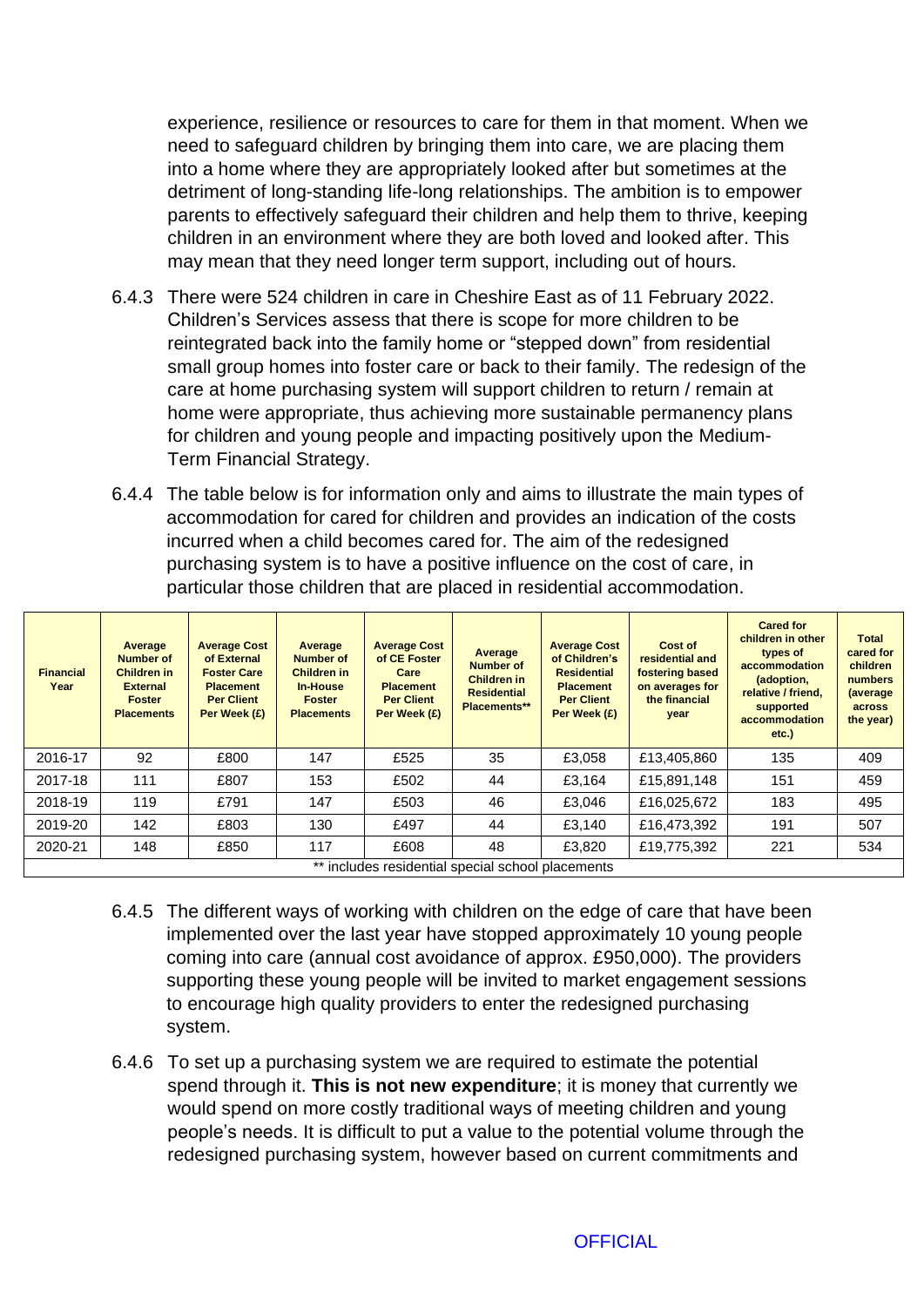a trajectory of new ways of working an estimated value of spend over the fiveyear term would be £22m, broken down as follows:

|                                                                                                               | <b>Number</b><br>οf<br>children | Average<br>spend<br>per<br>week | <b>Estimate of</b><br><b>Purchasing</b><br><b>System activity</b><br>£000 (no. of<br>children x<br>average weekly<br>$cost \times 52$ |
|---------------------------------------------------------------------------------------------------------------|---------------------------------|---------------------------------|---------------------------------------------------------------------------------------------------------------------------------------|
| Children with disability – provision on<br>the current purchasing system                                      | 18                              | £400                            | 374                                                                                                                                   |
| Children with disability – provision<br>through a spot purchase                                               | 25                              | £231                            | 300                                                                                                                                   |
| Children with disability – provision<br>through a Direct Payment                                              | 37                              | £182                            | 351                                                                                                                                   |
| Child in Need / Child Protection and<br>cared for children - provision through a<br>spot purchase             | 6                               | £593                            | 185                                                                                                                                   |
| Child in Need / Child Protection and<br>cared for children – provision through<br>different ways of working** | 24                              | £2,556                          | 3190                                                                                                                                  |
| <b>Annual total</b>                                                                                           |                                 |                                 | 4,400                                                                                                                                 |
| Over a 5-year term                                                                                            |                                 |                                 | 22,000                                                                                                                                |

\*\*An estimate of 24 children on the edge of care, discharged from Tier 4 mental health beds or step down from their cared for children accommodation.

6.4.7 Any of the spend through the purchasing system will go through a secure operating system for social workers to gain auditable authorisation before any individual agreements are progressed. Children's Services have an effective Resource Allocation Panel and a Children with Disability and Short Breaks Panel that provide the assessment / challenge of individual need and the best route to support the child's outcomes, whilst delivering value for money. Financial decisions in respect of awarding contracts are taken at a senior level and in line with the financial scheme of delegation.

# **7. Consultation and Engagement**

- **7.1.** Local and national research identifies a range of negative impacts that entering the care system and being separated from family and community connections can have on children and young people.
- **7.2.** Through engagement with social workers, attachment specialists, health colleagues, parents, commissioners, heads of service, and by learning from case studies, it is evident that a new approach is required to help keep families together.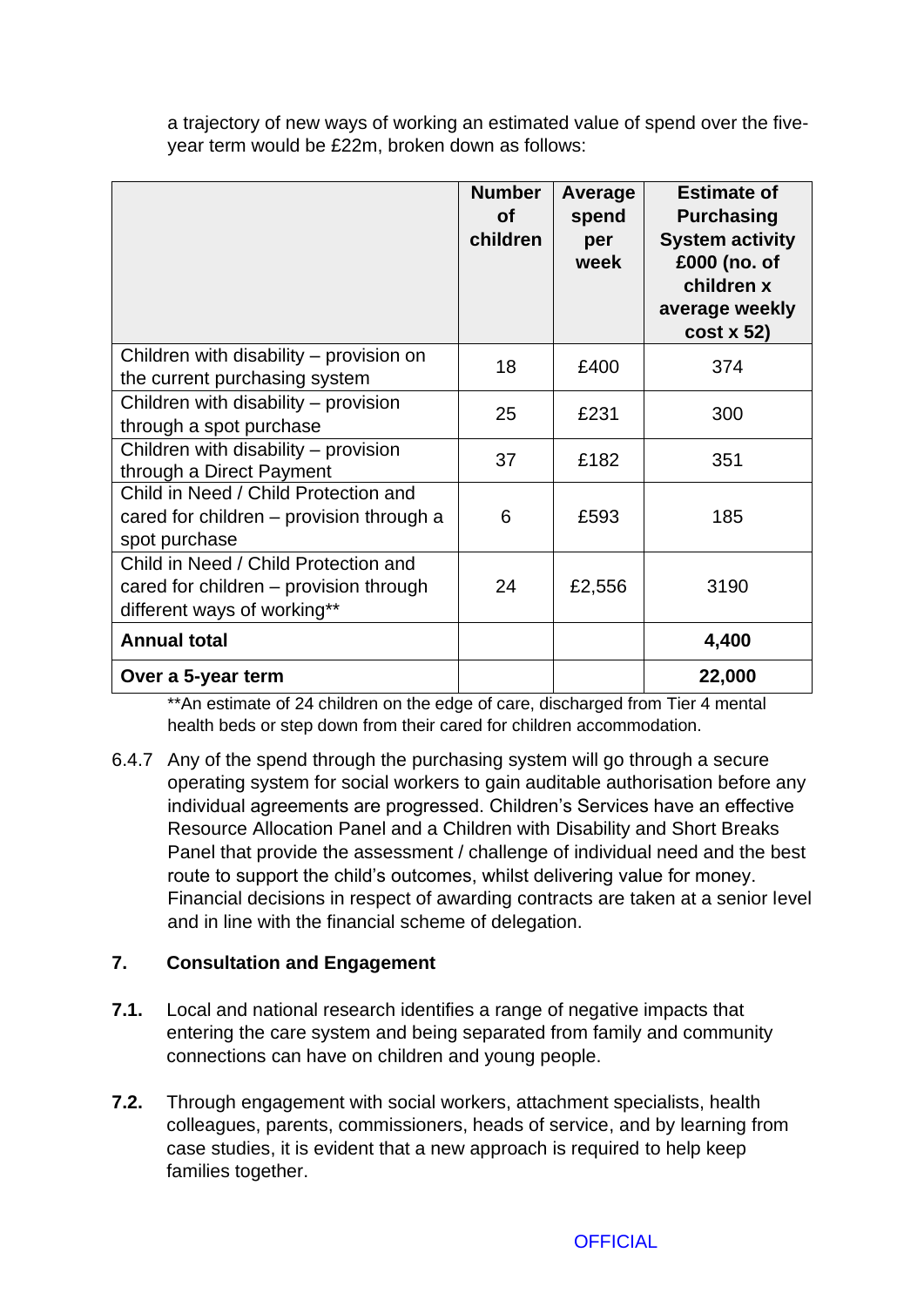- **7.3.** Next steps would be to engage in formal consultation and market engagement to support the redesign of the framework. Consultation will take place sensitively with parents, children and young people, care leavers, cared for children, foster carers and residential providers.
- **7.4.** Key stakeholders will be consulted and engaged with including health and education colleagues, other local authorities, Adult Services, SEND Services, private sector, providers, police and other interested parties.

# **8. Implications**

## **8.1. Legal**

- **8.1.1.** The outcome of the formal consultation and market engagement will feed into the redesign and recommissioning of the proposed purchasing system.
- **8.1.2.** Once the recommissioning and procurement of services has been approved, the procurement should be undertaken in accordance with the relevant provisions of the Public Contract Regulations 2015 and the council's Contract Procedure Rules.

#### **8.2. Finance**

- **8.2.1.** The budget for this spend is held within the Children's Social Care Directorate and across two head of service areas with combined annual budgets of £38.1m for 2021/22. These budget lines are not subject to any reductions in the MTFS 2022/23 to 2025/26 approved at February 2022 Council.
- **8.2.2.** The proposed purchasing system will ensure the efficient and effective use of existing budgets. The new Transformation Board will track performance and make appropriate adjustments across our whole system approach to children's social care and the different ways of working we apply.
- **8.2.3.** The long-term impact of a redesigned and recommissioned care at home purchasing system should provide an additional tool to manage demand effectively and avoid high-cost placements.
- **8.2.4.** There are no additional system costs to introducing a redesigned children's care at home purchasing system.
- **8.2.5.** There will be a robust system in place to look at cases individually and determine the best value offer for each child. There will be secure operating systems for social workers who will need auditable authorisation before any individual agreements are progressed. This will not add unnecessary layers into the system as the current way of working will be streamlined and spot purchasing will be reduced significantly.

# **8.3. Policy**

**8.3.1.** The recommended care at home purchasing system will support the corporate vision to create an open, fair and green council. Children and families will be supported to thrive with children receiving the best start in life and growing up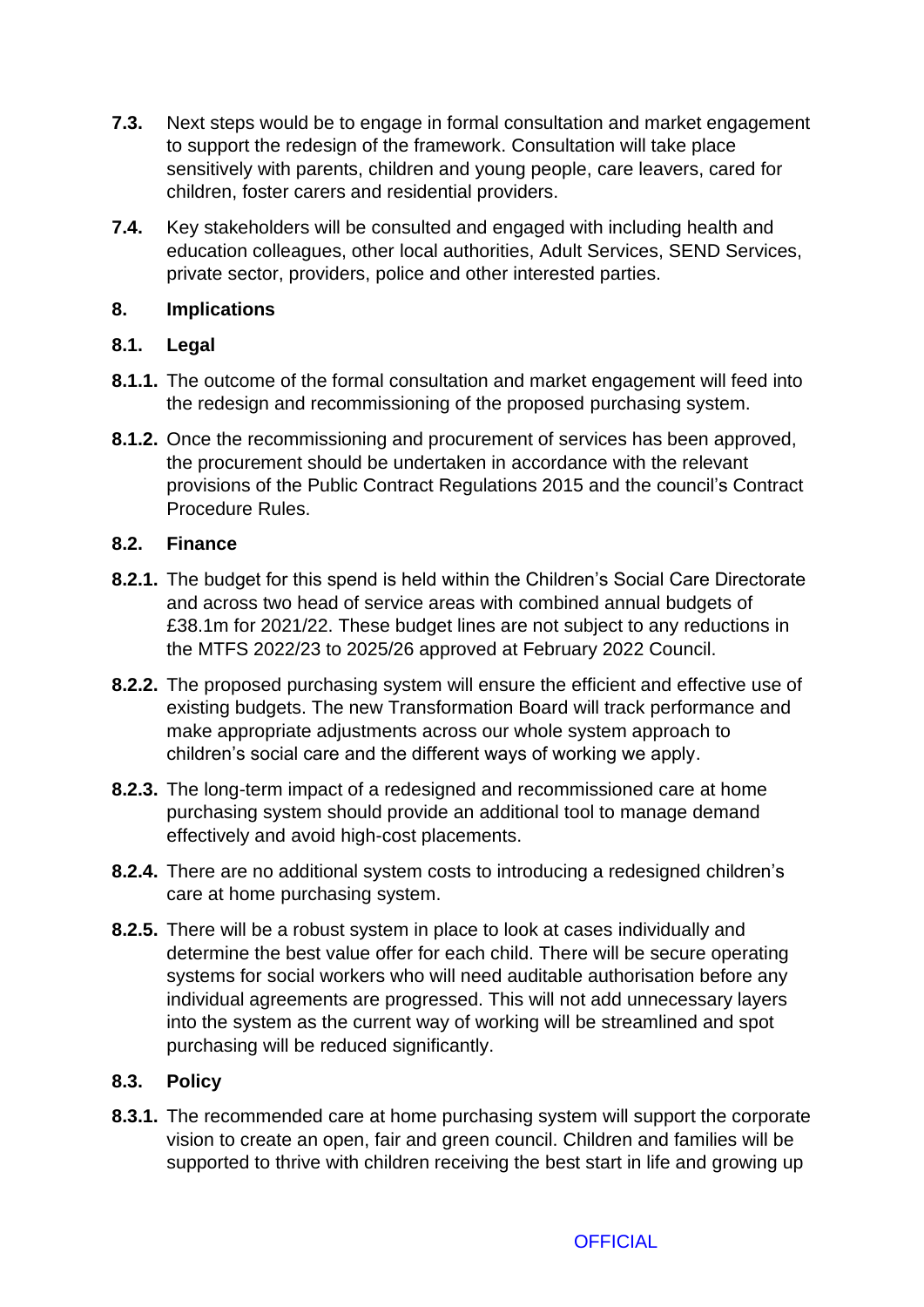in a safe environment. Meanwhile the model will support a sustainable financial future by investing in families and reducing the need for high-cost placements. Open and transparent engagement facilitates a two-way conversation with our residents and the dynamic purchasing system provides opportunities for the local care sector to work with the council, supporting market growth.

**8.3.2.** There is an opportunity to create a 'golden thread' to align care at home with the all-age carers' offer, looking at a pathway for referrals into the carers service to ensure that those who are entitled to extra help receive it in the right place at the right time.

# **8.4. Equality**

**8.4.1.** An Equality Impact Assessment has been completed and included at Appendix 1.

# **8.5. Human Resources**

**8.5.1.** There is no direct impact on Cheshire East employees and no TUPE arrangements.

# **8.6. Risk Management**

- **8.6.1.** Risks associated to this re-commission are:
	- Supporting a vulnerable cohort of children and their families at risk of a number of factors – poor education and training, health, safeguarding, poor home conditions, lack of family stability and transition into adulthood
	- Lack of engagement from the provider market meaning a failure to deliver effective services
	- Failure to use council resources in the most effective way
	- Reputational damage to the council if services are not delivered and/or a serious incident occurs.
- **8.6.2.** The above risks will be managed through a risk register.

# **8.7. Rural Communities**

**8.7.1** The recommission will benefit rural communities as the offer will reach all areas within the borough.

# **8.8. Children and Young People/Cared for Children**

**8.8.1.** The purchasing system will be developed with children and young people at the heart of the offer. Ongoing audits and quality assurance measures will ensure that all providers continue to meet and exceed our minimum standards. Every child in receipt of care will be open to a key worker who will work directly with the child to capture their voice and will also be subject to the standard supervision process to ensure safe practice.